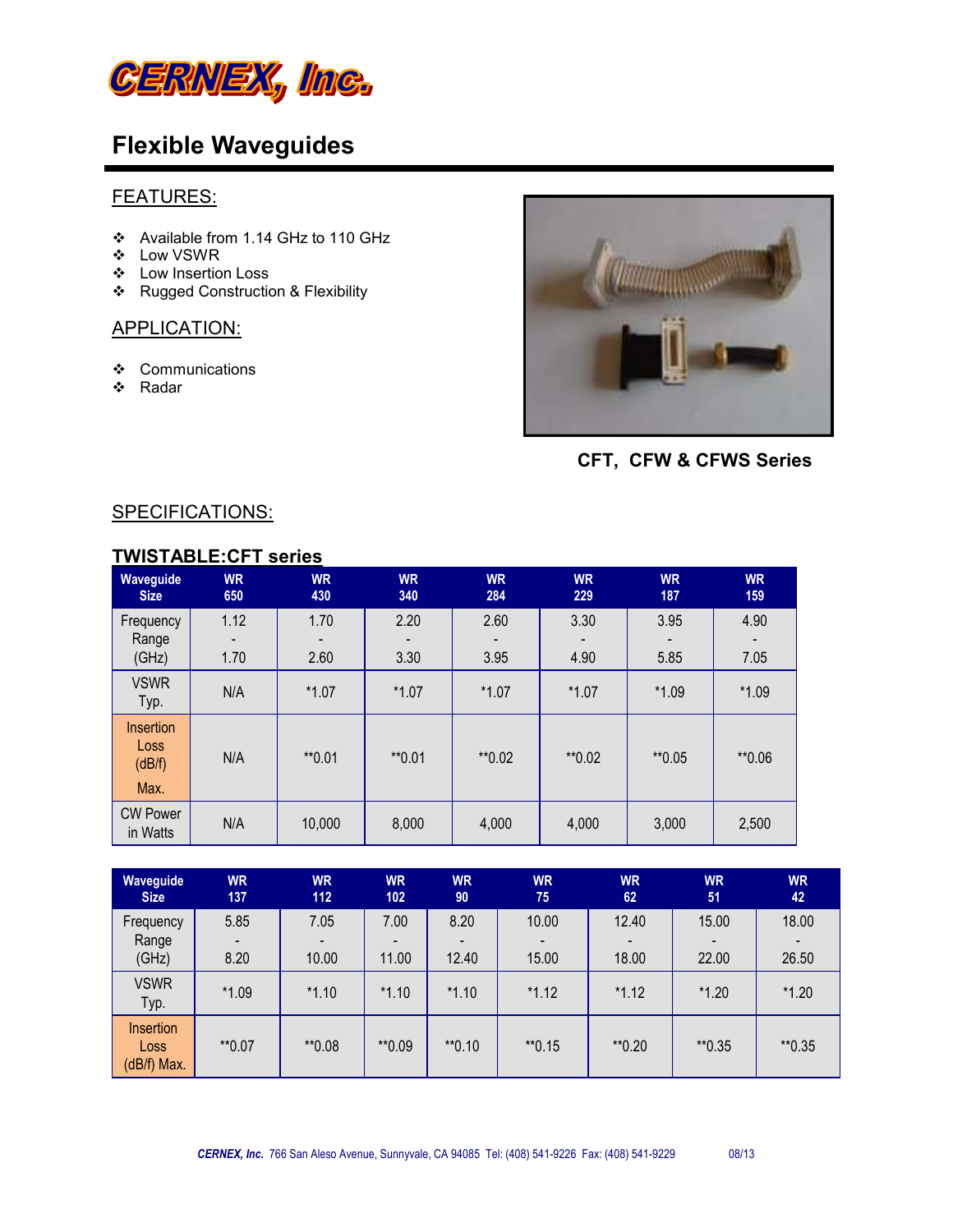

| Waveguide                   | WR    | <b>WR</b> | <b>WR</b> | WR   | <b>WR</b> | WR  | <b>WR</b> | <b>WR</b> |
|-----------------------------|-------|-----------|-----------|------|-----------|-----|-----------|-----------|
| <b>Size</b>                 | 137   | 112       | 102       | 90   | 75        | 62  | 51        | 42        |
| <b>CW Power</b><br>in Watts | 2,000 | ,500      | ,500      | ,000 | 750       | 400 | 200       | 100       |

### **TWISTABLE:CFT series**

| Waveguide<br><b>Size</b>           | <b>WR</b><br>34 | <b>WR</b><br>28 | <b>WR</b><br>22 |  |
|------------------------------------|-----------------|-----------------|-----------------|--|
| Frequency<br>Range<br>(GHz)        | 22.00<br>33.00  | 26.50<br>40.00  | 33.00<br>50.00  |  |
| VSWR Typ.                          | $*1.30$         |                 | $*1.35$         |  |
| Insertion<br>Loss (dB/f)<br>Max.   | **0.50          | $*$ 0.60        | **1.20          |  |
| <b>CW Power in</b><br><b>Watts</b> | 100             | 75              | 25              |  |

\* VSWR is per 2 Foot Section.

\*\*Insertion Loss is in dB Per Foot with silver plated waveguide

### **NON-TWISTABLE:CFW series**

| Waveguide<br><b>Size</b>                   | <b>WR</b><br>650 | <b>WR</b><br>430 | <b>WR</b><br>340 | <b>WR</b><br>284 | <b>WR</b><br>229 | <b>WR</b><br>187 | <b>WR</b><br>159 |
|--------------------------------------------|------------------|------------------|------------------|------------------|------------------|------------------|------------------|
| Frequency                                  | 1.12             | 1.70             | 2.20             | 2.60             | 3.30             | 3.95             | 4.90             |
| Range                                      |                  |                  |                  |                  |                  |                  |                  |
| (GHz)                                      | 1.70             | 2.60             | 3.30             | 3.95             | 4.90             | 5.85             | 7.05             |
| <b>VSWR</b><br>Typ.                        | $*1.06$          | $*1.07$          | $*1.07$          | $*1.07$          | $*1.07$          | $*1.08$          | $*1.08$          |
| <b>Insertion</b><br>Loss<br>(dB/f)<br>Max. | $*$ 0.01         | $*$ 0.01         | $*$ 0.01         | **0.02           | **0.02           | $*0.03$          | $*0.04$          |
| <b>CW Power</b><br>in Watts                | 20,000           | 20,000           | 16,000           | 10,000           | 8,000            | 6,500            | 6,000            |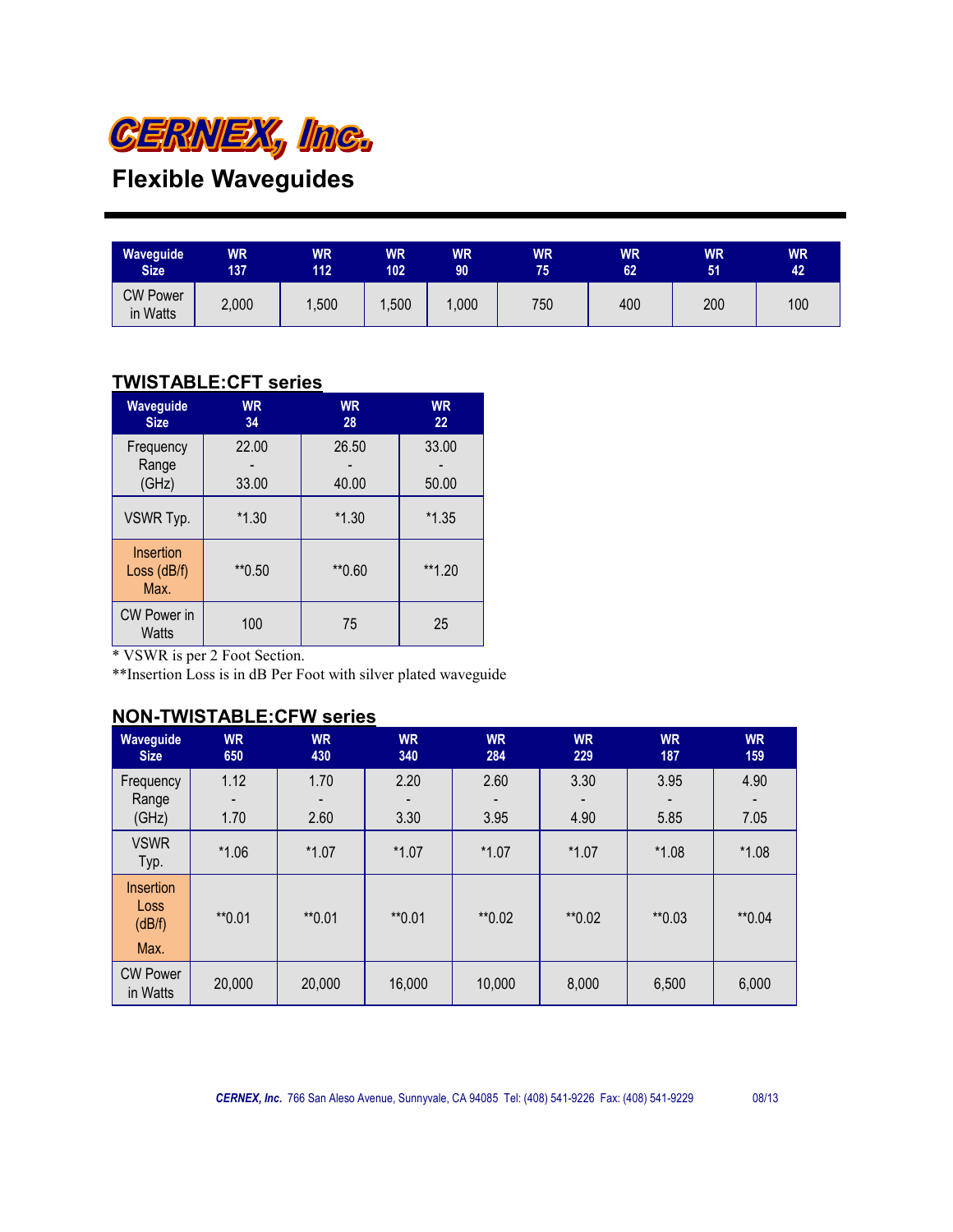

| Waveguide<br><b>Size</b>         | <b>WR</b><br>137 | <b>WR</b><br>112 | <b>WR</b><br>102 | <b>WR</b><br>90 | <b>WR</b><br>75 | <b>WR</b><br>62 | <b>WR</b><br>51 | <b>WR</b><br>42 |
|----------------------------------|------------------|------------------|------------------|-----------------|-----------------|-----------------|-----------------|-----------------|
| Frequency<br>Range<br>(GHz)      | 5.85<br>8.20     | 7.05<br>10.00    | 7.00<br>11.00    | 8.20<br>12.40   | 10.00<br>15.00  | 12.40<br>18.00  | 15.00<br>22.00  | 18.00<br>26.50  |
| <b>VSWR</b><br>Typ.              | $*1.09$          | $*1.09$          | $*1.10$          | $*1.10$         | $*1.12$         | $*1.12$         | $*1.20$         | $*1.20$         |
| Insertion<br>Loss<br>(dB/f) Max. | $*$ 0.05         | **0.06           | **0.08           | **0.09          | $*$ 0.13        | $*$ 0.15        | $*$ 0.32        | $*$ 0.32        |
| <b>CW Power</b><br>in Watts      | 5,000            | 4,000            | 4,000            | 3,000           | 1,500           | 1,000           | 500             | 300             |

### **NON-TWISTABLE:CFW series**

| Waveguide<br><b>Size</b>                     | <b>WR</b><br>34 | <b>WR</b><br>28 | <b>WR</b><br>22 |
|----------------------------------------------|-----------------|-----------------|-----------------|
| Frequency<br>Range<br>(GHz)                  | 22.00<br>33.00  | 26.50<br>40.00  | 33.00<br>50.00  |
| VSWR Typ.                                    | $*1.20$         |                 | $*1.35$         |
| Insertion<br>**0.35<br>Loss $(dB/f)$<br>Max. |                 | $*$ 0.50        | $**1.00$        |
| CW Power in<br>Watts                         | 200             | 150             | 75              |

\* VSWR is per 2 Foot Section.

\*\*Insertion Loss is in dB Per Foot with silver plated waveguide

### **SEAMLESS:CFWS series**

| Waveguide           | WR.                      | <b>WR</b> | <b>WR</b>                | <b>WR</b>      | <b>WR</b>                | <b>WR</b> | <b>WR</b>                |
|---------------------|--------------------------|-----------|--------------------------|----------------|--------------------------|-----------|--------------------------|
| <b>Size</b>         | 650                      | 430       | 340                      | 284            | 229                      | 187       | 159                      |
| Frequency           | 1.12                     | 1.70      | 2.20                     | 2.60           | 3.30                     | 3.95      | 4.90                     |
| Range               | $\overline{\phantom{0}}$ | -         | $\overline{\phantom{a}}$ | $\blacksquare$ | $\overline{\phantom{a}}$ |           | $\overline{\phantom{0}}$ |
| (GHz)               | 1.70                     | 2.60      | 3.30                     | 3.95           | 4.90                     | 5.85      | 7.05                     |
| <b>VSWR</b><br>Typ. | N/A                      | N/A       | N/A                      | $*1.08$        | $*1.08$                  | $*1.09$   | $*1.10$                  |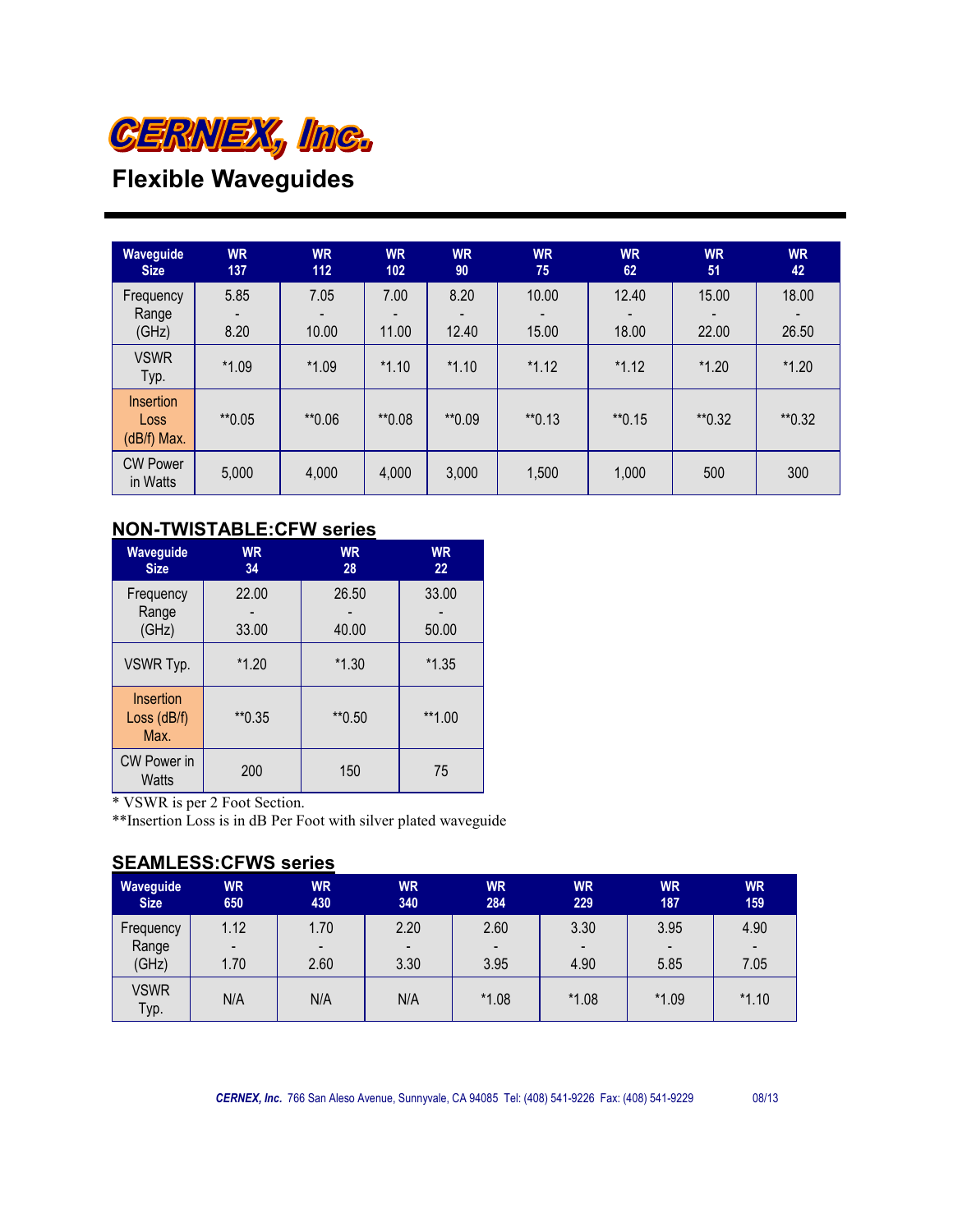

| <b>WR</b><br>650 | <b>WR</b><br>430 | <b>WR</b><br>340 | <b>WR</b><br>284 | <b>WR</b><br>229 | <b>WR</b><br>187 | <b>WR</b><br>159 |
|------------------|------------------|------------------|------------------|------------------|------------------|------------------|
| N/A              | N/A              | N/A              | **0.02           | ** 0.02          | $*$ 0.03         | **0.04           |
| 20,000           | 20,000           | 16,000           | 10,000           | 8,000            | 6,500            | 6,000            |
|                  |                  |                  |                  |                  |                  |                  |

### **SEAMLESS:CFWS series**

| Waveguide<br><b>Size</b>                | <b>WR</b><br>137 | <b>WR</b><br>112 | <b>WR</b><br>102 | <b>WR</b><br>90 | <b>WR</b><br>75 | <b>WR</b><br>62 | <b>WR</b><br>51 | <b>WR</b><br>42 |
|-----------------------------------------|------------------|------------------|------------------|-----------------|-----------------|-----------------|-----------------|-----------------|
| Frequency<br>Range<br>(GHz)             | 5.85<br>8.20     | 7.05<br>10.00    | 7.00<br>11.00    | 8.20<br>12.40   | 10.00<br>15.00  | 12.40<br>18.00  | 15.00<br>22.00  | 18.00<br>26.50  |
| <b>VSWR</b><br>Typ.                     | $*1.10$          | $*1.10$          | $*1.10$          | $*1.10$         | $*1.10$         | $*1.12$         | $*1.20$         | $*1.30$         |
| <b>Insertion</b><br>Loss<br>(dB/f) Max. | $*$ 0.05         | **0.06           | **0.06           | **0.09          | $*$ 0.12        | $*$ 0.15        | $*$ 0.30        | $*$ 0.35        |
| <b>CW Power</b><br>in Watts             | 5,000            | 4,000            | 4,000            | 3,000           | 1,500           | 1,000           | 500             | 300             |

### **SEAMLESS:CFWS series**

| Waveguide<br><b>Size</b>           | <b>WR</b><br>34 | <b>WR</b><br>28 | <b>WR</b><br>22 | <b>WR</b><br>19 | <b>WR</b><br>15 | <b>WR</b><br>12 | <b>WR</b><br>10 |
|------------------------------------|-----------------|-----------------|-----------------|-----------------|-----------------|-----------------|-----------------|
| Frequency<br>Range<br>(GHz)        | 22.00<br>33.00  | 26.50<br>40.00  | 33.00<br>50.00  | 40.00<br>60.00  | 50.00<br>75.00  | 60.00<br>90.00  | 75.00<br>110.00 |
| VSWR Typ.                          | $*1.30$         | $*1.10$         | $*1.10$         | $*1.10$         | $*1.10$         | $*1.12$         | $*1.15$         |
| Insertion<br>Loss $(dB/f)$<br>Max. | $*$ 0.35        | $*0.04$         | $*$ 0.05        | **0.08          | $*$ 0.11        | $*$ 0.20        | $*$ 0.25        |
| CW Power in<br>Watts               | 200             | 150             | 75              | 60              | 50              | 40              | 30              |

\* VSWR is per 2 Foot Section.

\*\*Insertion Loss is in dB Per Foot with silver plated waveguide